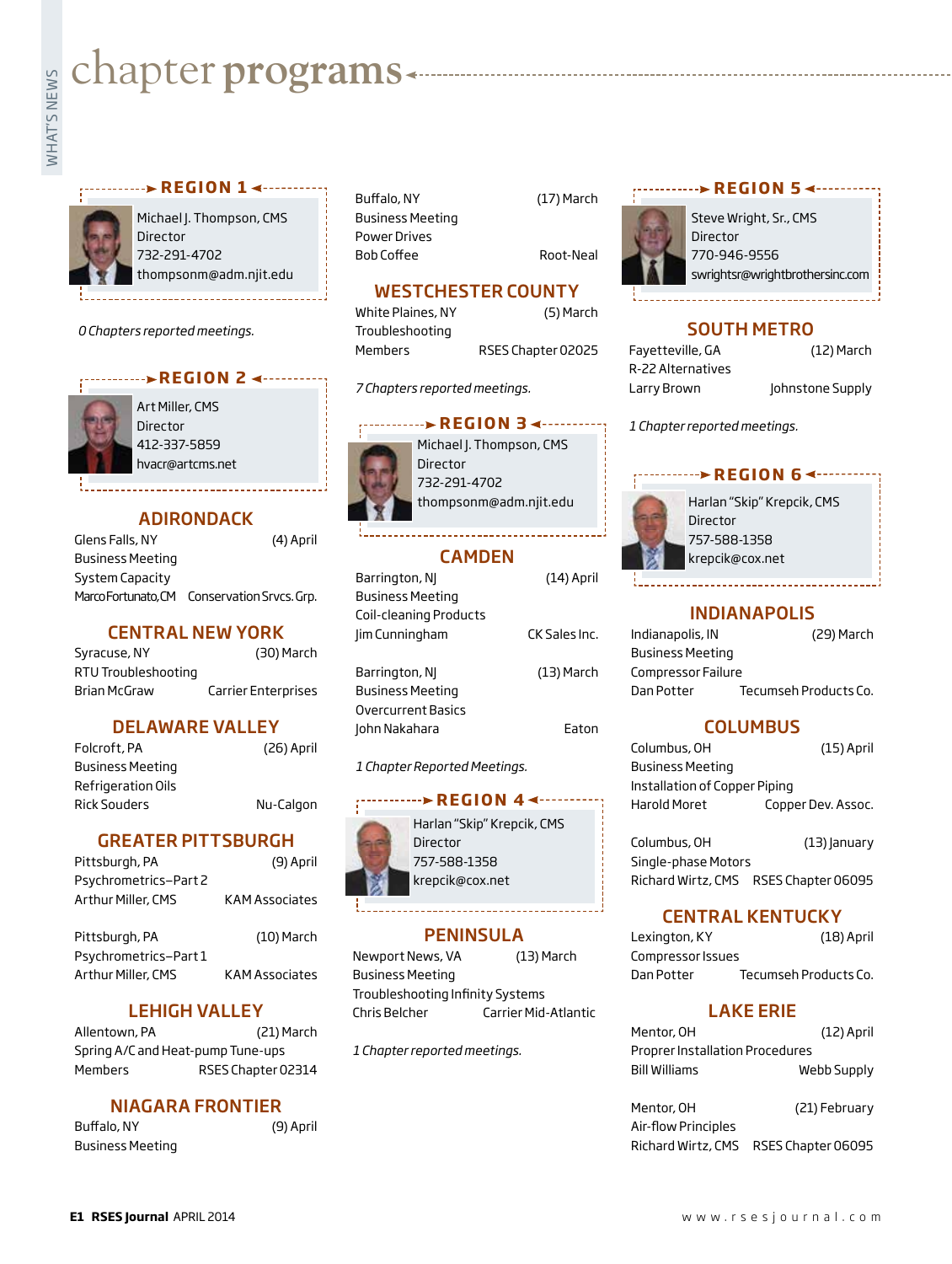| Mentor, OH                      | (13) February          |
|---------------------------------|------------------------|
| Hot-water Radiant-floor Heating |                        |
| Steve Armstrong                 | <b>Story Equipment</b> |

| Mentor, OH               | (35) January        |
|--------------------------|---------------------|
|                          |                     |
| HVAC Air-flow Design     |                     |
| Sonny Milby              | <b>FWC Controls</b> |
| <b>Tom Dykhuis</b>       | Hart & Cooley Inc.  |
| <b>Bill Williams</b>     | Webb Supply         |
|                          |                     |
| Mentor. OH               | (13) December       |
| Air-curtain Code Changes |                     |
| Wayne McKee              | Mussun Sales        |
| Mentor, OH               | (10) November       |
|                          |                     |
| lon Air Purifiers        |                     |
| Carlos Gedron            | Atmosair Solutions  |

Steve Wright, Sr., CMS

**REGION 7 <--------**

MIDDLE TENNESSEE Nashville, TN (18) April

Tony Blanton Mid-Atlantic Sales

swrightsr@wrightbrothersinc.com

Director 770-946-9556

*4 Chapters reported meetings.* 

Business Meeting Turbo Torch Safety MISSISSIPPI VALLEY

Davenport, IA (21) April Hydrocarbon Refrigerant Cases Danny Halel Hussmann Corp.

### GREATER DETROIT

| Detroit, MI        | (30) April         |
|--------------------|--------------------|
| HVAC Motor Basics  |                    |
| Reinhard Hurt, CMS | RSES Chapter 08150 |

*3 Chapters reported meetings.*

### **REGION 9<-----**



Michael Ralston, CM Director 913-722-1328 rsesmike@gmail.com

# ST LOUIS GATEWAY

| St. Louis, MO                   | $(17)$ April             |
|---------------------------------|--------------------------|
| Business Meeting                |                          |
| ecobee Smart Thermostat         |                          |
| Ben Cisneros                    | ecobee                   |
|                                 |                          |
| St. Louis, MO                   | (35) March               |
| Business Meeting                |                          |
| Fieldpiece Wireless Instruments |                          |
| Bill Hosner                     | Central States Marketing |

*1 Chapters reported meetings.*

### **REGION 104....**



Larry D. Brewer, CM Director 512-963-1612 ldbrewer@suddenlink.net

# TRI-COUNTY

New Braunfels, TX (16) March Violations John Lain Texas Dept. Licensing Reg.

### SAN ANTONIO

San Antonio, TX (60) March Business Meeting Registering with the State Robert Nino Texas Dept. Licensing Reg.

### **REGION 114 ·······**



*0 Chapters reported meetings.*

### **REGION 124 · · · · · · ·**



rsesmike@gmail.com

# PIKES PEAK

| Colorado Springs, CO | (46) March         |
|----------------------|--------------------|
| Performance Testing  |                    |
| James Bishop, CM     | RSES Chapter 12130 |

*1 Chapter reported meetings.*

### Michael Ralston, CM Director 913-722-1328 rsesmike@gmail.com **REGION 13∢------**

*0 Chapters reported meetings.*

### **REGION 144 -----**



J.F. "Fred" Townsend Director 562-927-8139 jftcarses@gmail.com

*0 Chapters reported meetings.*

### FOX VALLEY

richhoke@sbcglobal.net

**BEGION 8 <----**

Rich Hoke, CMS Director 847-931-5650

*1 Chapter reported meetings.*

West Chicago, IL (6) March Business Meeting Mitsubishi Ductless Technology N/A Mitsubishi Electric

| West Chicago, IL           | (9) February       |
|----------------------------|--------------------|
| Electrical Code Violations |                    |
| im Tente                   | City of Naperville |

*1 Chapters reported meetings.*